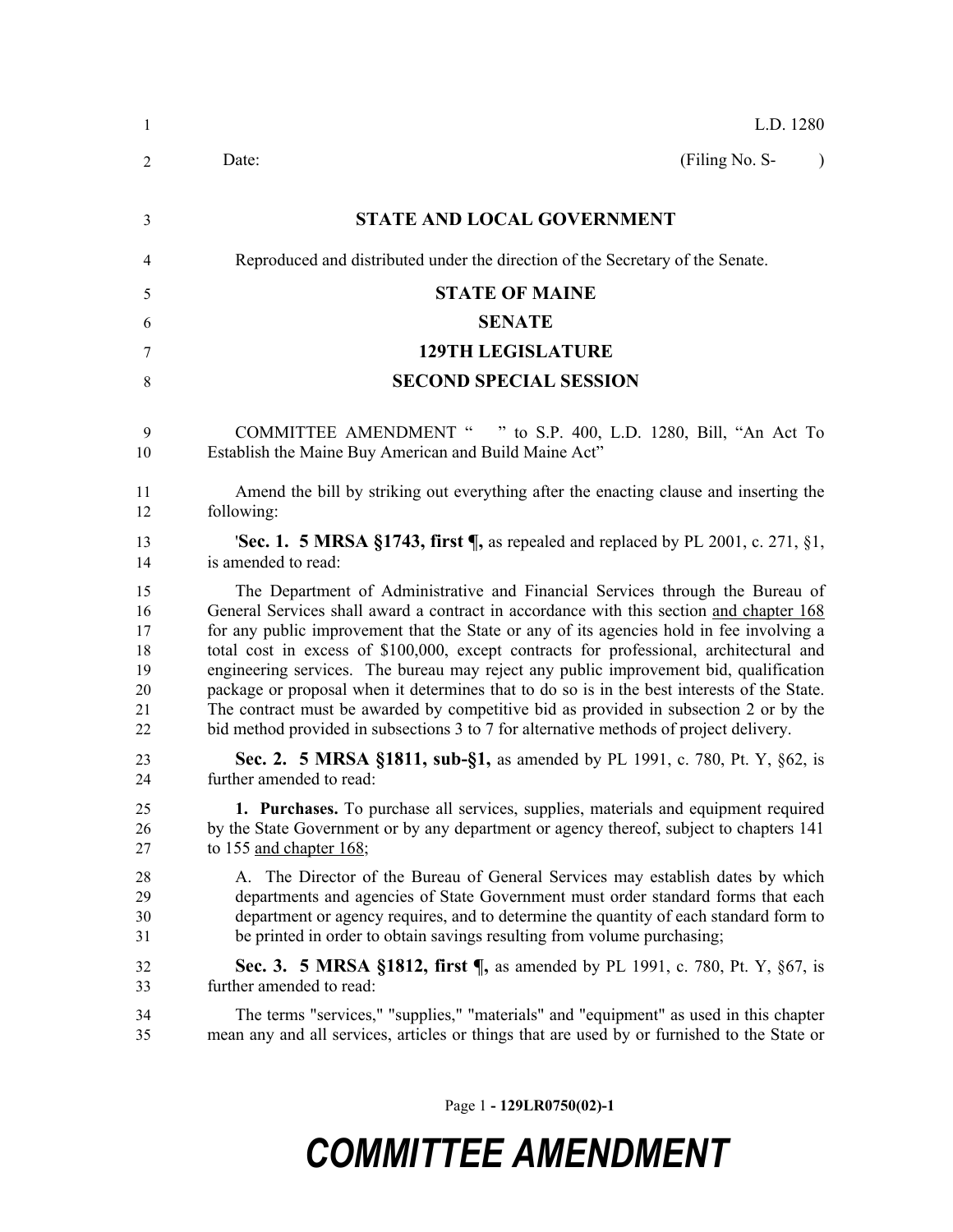any department or agency thereof, and any and all printing, binding, publication of laws, journals and reports. Except as provided in chapters 141 to 155 and chapter 168, any and all services, supplies, materials and equipment needed by one or more departments or agencies of the State Government must be directly purchased or contracted for by the Director of the Bureau of General Services, as may be determined from time to time by rules adopted pursuant to chapters 141 to 155 and chapter 168, which rules the Department of Administrative and Financial Services is authorized and empowered to make. It is the intent and purpose of this chapter that the Director of the Bureau of General Services purchase collectively all services, supplies, materials and equipment for the State or any department or agency thereof in a manner that will best secure the greatest possible economy consistent with the grade or quality of the services, supplies, materials and equipment best adapted for the purposes for which they are needed. Whenever supplies and materials are available for purchase that are composed in whole or in part of recycled materials and are shown by the seller, supplier or manufacturer to be equal in quality and are competitively priced, except for paper and paper products, the Director of the Bureau of General Services shall purchase such recycled supplies and materials. The Director of the Bureau of General Services shall also review procurement procedures and bid specifications for the purchase of products and materials to ensure, to the maximum extent feasible, the purchase of products or materials that are made with recycled materials or may be recycled or reused once discarded. For the purposes of this section and section 1812-B, "recycled materials" means materials that are composed in whole or in part of elements that are reused or reclaimed.

**Sec. 4. 5 MRSA §1819** is amended to read:

### **§1819. Unlawful purchases**

 Whenever any department or agency of the State Government, required by chapters 26 141 to 155 and chapter 168 and rules and regulations adopted pursuant thereto, to those chapters applying to the purchase of services, supplies, materials or equipment through 28 the State Purchasing Agent, shall contract contracts for the purchase of such services, supplies, materials or equipment contrary to chapters 141 to 155 and chapter 168 or the rules and regulations made hereunder under those chapters, such contract shall be is void and have has no effect. If any such department or agency purchases any services, supplies, materials or equipment contrary to chapters 141 to 155 and chapter 168 or rules and regulations made hereunder under those chapters, the head of such department or agency shall be is personally liable for the costs thereof, and, if such services, supplies, materials or equipment are so unlawfully purchased and paid for out of state moneys money, the amount thereof may be recovered in the name of the State in an appropriate action instituted therefor for that recovery.

**Sec. 5. 5 MRSA c. 168** is enacted to read:

### **CHAPTER 168**

**MAINE BUY AMERICAN AND BUILD MAINE ACT**

Page 2 **- 129LR0750(02)-1**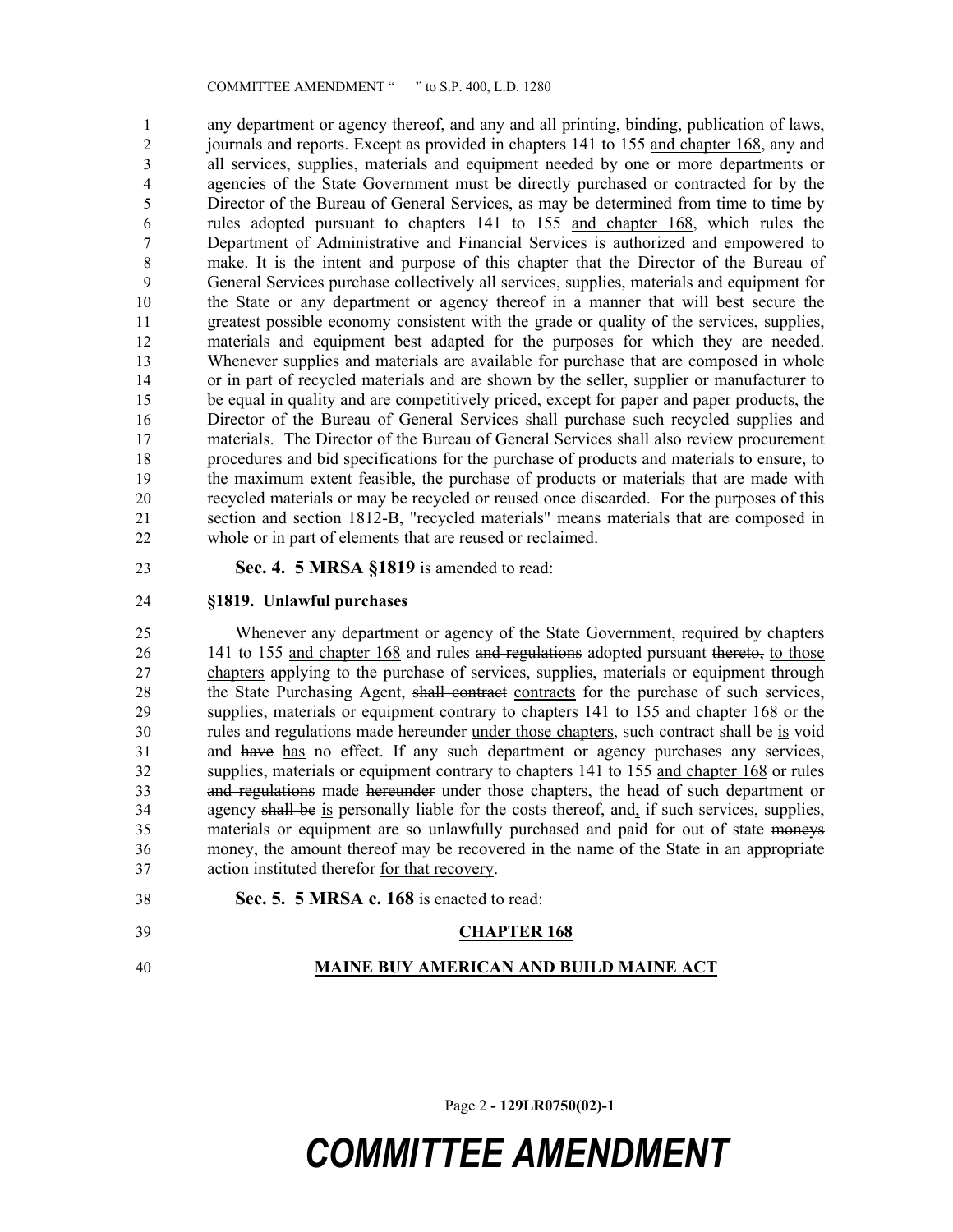#### **§2046. Short title**

 This Act may be known and cited as "the Maine Buy American and Build Maine Act."

#### **§2047. Definitions**

 As used in this chapter, unless the context otherwise indicates, the following terms have the following meanings.

 **1. Department.** "Department" means the Department of Administrative and Financial Services.

 **2. Emergency life safety and property safety goods.** "Emergency life safety and property safety goods" means any goods that are part of or for addition to a system designed to prevent, respond to, alert regarding, suppress, control or extinguish an emergency or the cause of an emergency, or goods used to assist evacuation in the event of an emergency, that threatens life or property. "Emergency life safety and property safety goods" includes, but is not limited to, goods relating to systems or items for fire alarm, fire sprinkling, fire suppression, fire extinguishing, security, gas detection, intrusion detection, access control, video surveillance and recording, mass notification, public address, emergency lighting, patient wandering, infant tagging and nurse call.

 **3. In-state contractor.** "In-state contractor" means an individual residing in this State or a business based in this State. "In-state contractor" includes:

 A. If an individual, an individual who has a physical address in this State at which the individual has established residency and has filed a Maine tax return for at least the 2 years immediately prior to bidding on a state contract; or

 B. If a business, a business or a subsidiary of the business that has a physical address in this State at which it conducts business, including interviewing applicants for employment by the business or a subsidiary of the business and hiring and employing staff, and:

- (1) Has filed a Maine tax return or paid Maine employment taxes for at least the 2 years immediately prior to bidding on a state contract;
- (2) If the business or a subsidiary of the business does not meet the requirements of subparagraph (1), an officer, if the business is a corporation, a partner in the business or the sole proprietor must meet the requirements of paragraph A; or
- (3) If the business or a subsidiary of the business does not meet the requirements of subparagraph (1) or (2), at least 60% of the individuals employed by the business are residents of this State. For purposes of this subparagraph, an individual is a resident of this State if the individual meets the requirements of Title 21-A, section 112 and filed a Maine income tax return the previous year.
- **4. Manufactured good.** "Manufactured good" means:
- A. An article, material or supply valued over \$500, including any preassembled items, brought to a construction site for incorporation into a public building or public work; and

Page 3 **- 129LR0750(02)-1**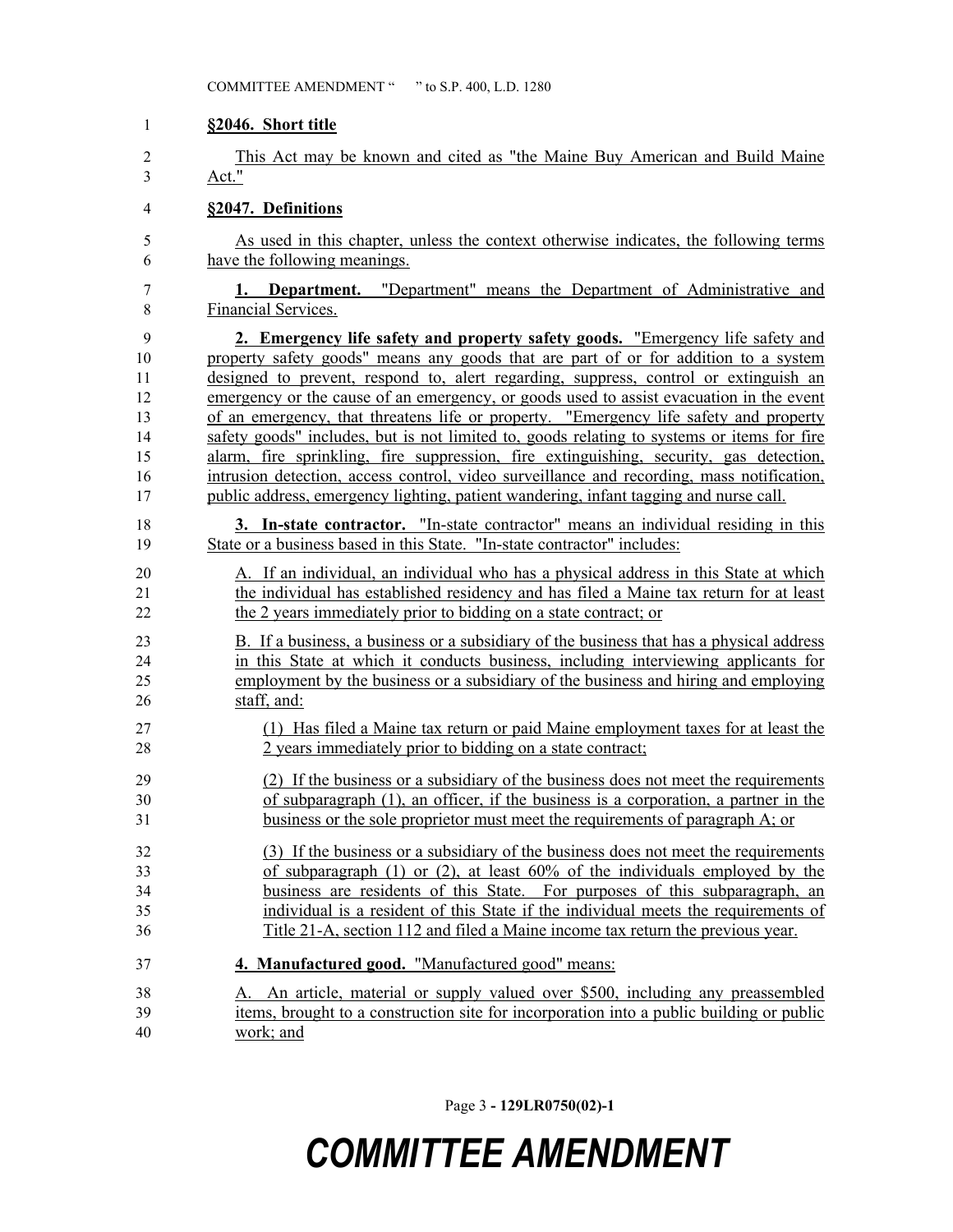| 1                       | B. Articles, materials or supplies acquired for public use.                                                                                                                                                                                                                             |
|-------------------------|-----------------------------------------------------------------------------------------------------------------------------------------------------------------------------------------------------------------------------------------------------------------------------------------|
| 2                       | 5. Manufactured in the United States. "Manufactured in the United States" means:                                                                                                                                                                                                        |
| 3                       | A. In the case of an iron, cement or steel product, all manufacturing takes place in                                                                                                                                                                                                    |
| $\overline{\mathbf{4}}$ | the United States, except metallurgical processes involving the refinement of steel                                                                                                                                                                                                     |
| 5                       | additives; and                                                                                                                                                                                                                                                                          |
| 6                       | B. In the case of a manufactured good other than an iron, cement or steel product:                                                                                                                                                                                                      |
| 7                       | (1) All of the manufacturing processes for the manufactured good take place in                                                                                                                                                                                                          |
| 8                       | the United States:                                                                                                                                                                                                                                                                      |
| 9                       | (2) The origin of the manufactured good's components meets a minimum level of                                                                                                                                                                                                           |
| 10                      | domestic content, as defined in rules established by the department pursuant to                                                                                                                                                                                                         |
| 11                      | section 2050; or                                                                                                                                                                                                                                                                        |
| 12                      | (3) The manufactured good is assembled in the United States.                                                                                                                                                                                                                            |
| 13                      | <b>6. Public agency.</b> "Public agency" means the State and its departments, agencies,                                                                                                                                                                                                 |
| 14                      | boards, commissions and institutions but does not mean a county, municipality or school                                                                                                                                                                                                 |
| 15                      | administrative unit.                                                                                                                                                                                                                                                                    |
| 16                      | 7. Public building or public work. "Public building or public work" means any                                                                                                                                                                                                           |
| 17                      | structure, building, highway, waterway, street, bridge, transit system, airport or other                                                                                                                                                                                                |
| 18                      | betterment, work or improvement whether of a permanent or temporary nature and                                                                                                                                                                                                          |
| 19                      | whether for governmental or proprietary use. "Public building or public work" includes,                                                                                                                                                                                                 |
| 20                      | but is not limited to, any railway; street railway; locomotive; passenger bus; wires, poles                                                                                                                                                                                             |
| 21                      | and equipment for electrification of a transit system; rails; tracks; roadbed; guideway;                                                                                                                                                                                                |
| 22                      | elevated structure; school; hospital; station; terminal; dock; shelter; and repairs to any                                                                                                                                                                                              |
| 23                      | such public building or public work.                                                                                                                                                                                                                                                    |
| 24<br>25<br>26<br>27    | Public improvement. "Public improvement" means the construction,<br>8.<br>reconstruction, alteration, repair, improvement or maintenance of a public building or<br>public work made by a public agency other than the Department of Transportation or the<br>Maine Turnpike Authority. |
| 28                      | 9. United States. "United States" means the United States of America and any                                                                                                                                                                                                            |
| 29                      | territory or insular possession subject to the jurisdiction of the United States.                                                                                                                                                                                                       |
| 30                      | §2048. Use of American-made materials                                                                                                                                                                                                                                                   |
| 31                      | 1. Mandatory contract provision. Notwithstanding any provision of law to the                                                                                                                                                                                                            |
| 32                      | contrary, a contract for a public improvement must contain a provision that the                                                                                                                                                                                                         |
| 33                      | manufactured goods, including iron, cement and steel, used or supplied in the                                                                                                                                                                                                           |
| 34                      | performance of the contract or any subcontract to the contract must be manufactured in                                                                                                                                                                                                  |
| 35                      | the United States.                                                                                                                                                                                                                                                                      |
| 36<br>37<br>38          | <b>Procurement.</b> Notwithstanding any provision of law to the contrary,<br>2.<br>manufactured goods purchased by a public agency must be manufactured in the United<br>States.                                                                                                        |

Page 4 **- 129LR0750(02)-1**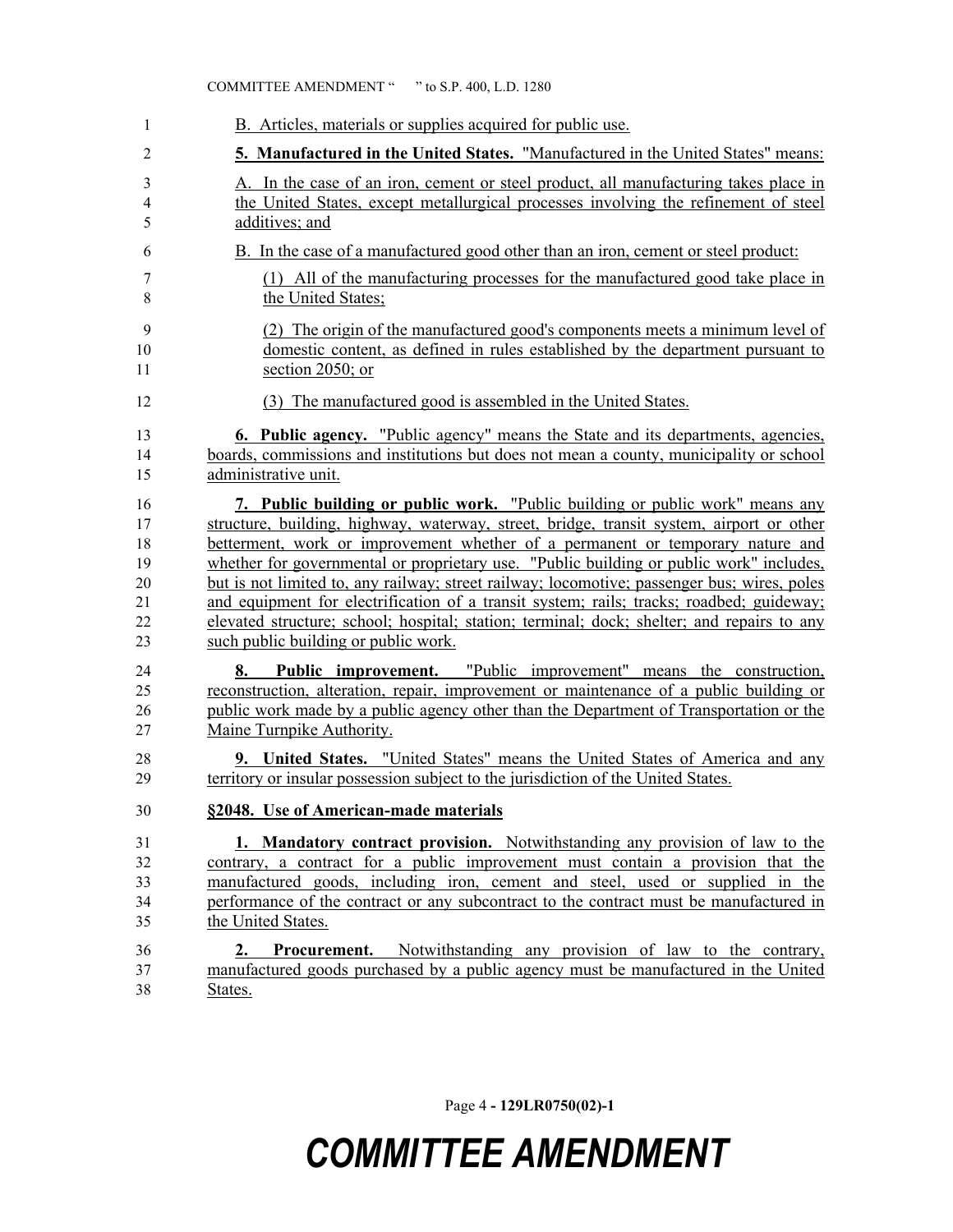| 1                             | 3. Exceptions. A public agency may apply to the Governor or the Governor's                                                                                                                                                   |
|-------------------------------|------------------------------------------------------------------------------------------------------------------------------------------------------------------------------------------------------------------------------|
| $\overline{2}$                | designee for a waiver of the requirements of subsection 1 or 2 in any case or category of                                                                                                                                    |
| 3                             | cases in which the executive head of a public agency finds:                                                                                                                                                                  |
| $\overline{\mathcal{A}}$<br>5 | That the application of the requirements of subsection 1 or 2 would be<br>А.<br>inconsistent with the public interest;                                                                                                       |
| 6                             | B. That the necessary manufactured goods are not produced in the United States in                                                                                                                                            |
| 7                             | sufficient and reasonably available quantities and of a satisfactory quality;                                                                                                                                                |
| $8\,$                         | C. That inclusion of manufactured goods manufactured in the United States will                                                                                                                                               |
| 9                             | increase the cost of the overall public improvement or procurement contract by an                                                                                                                                            |
| 10                            | unreasonable amount, as defined in rules established by the department pursuant to                                                                                                                                           |
| 11                            | section 2050; or                                                                                                                                                                                                             |
| 12<br>13<br>14                | The total cost of the contract for a public improvement or purchase of<br>D.<br>manufactured goods by a public agency is below a minimum project cost as<br>established by rules of the department pursuant to section 2050. |
| 15                            | 4. Public review and comment. The department shall implement procedures to                                                                                                                                                   |
| 16                            | allow a reasonable amount of time for public review and comment on a requested waiver                                                                                                                                        |
| 17                            | under subsection 3 before making a finding based on the request and shall publish on the                                                                                                                                     |
| 18                            | department's publicly accessible website or, in the case of a public improvement, in a                                                                                                                                       |
| 19                            | newspaper of general circulation in the area of the proposed work a detailed justification                                                                                                                                   |
| 20                            | for any waiver granted.                                                                                                                                                                                                      |
| 21                            | <b>5.</b> Intentional violations. The department shall, after a hearing, debar a person,                                                                                                                                     |
| 22                            | business or other entity from participation in contracts or subcontracts with the State for 2                                                                                                                                |
| 23                            | years if the department has reason to believe that person, business or other entity has                                                                                                                                      |
| 24                            | intentionally:                                                                                                                                                                                                               |
| 25                            | A. Affixed a label bearing a "Made in America" inscription, or any inscription with                                                                                                                                          |
| 26                            | the same meaning, to any manufactured good, including iron, cement and steel, used                                                                                                                                           |
| 27                            | in a project to which this section applies when that manufactured good was not                                                                                                                                               |
| 28                            | manufactured in the United States;                                                                                                                                                                                           |
| 29                            | B. Represented that any manufactured good, including iron, cement and steel, used                                                                                                                                            |
| 30                            | in a project to which this section applies was manufactured in the United States when                                                                                                                                        |
| 31                            | that manufactured good was not manufactured in the United States; or                                                                                                                                                         |
| 32                            | Violated any provision of this chapter.                                                                                                                                                                                      |
| 33                            | <b>6. International trade obligations.</b> The requirements of this section do not apply to                                                                                                                                  |
| 34                            | the extent they violate or are inconsistent with international agreements pertaining to                                                                                                                                      |
| 35                            | government procurement.                                                                                                                                                                                                      |
| 36                            | 7. Exception for emergency life safety and property safety goods. The provisions                                                                                                                                             |
| 37                            | of this chapter do not apply to emergency life safety and property safety goods.                                                                                                                                             |
| 38                            | <b>8.</b> Federal compliance. The requirements of this section do not apply to the extent                                                                                                                                    |
| 39                            | they violate or are inconsistent with federal funding requirements.                                                                                                                                                          |

Page 5 **- 129LR0750(02)-1**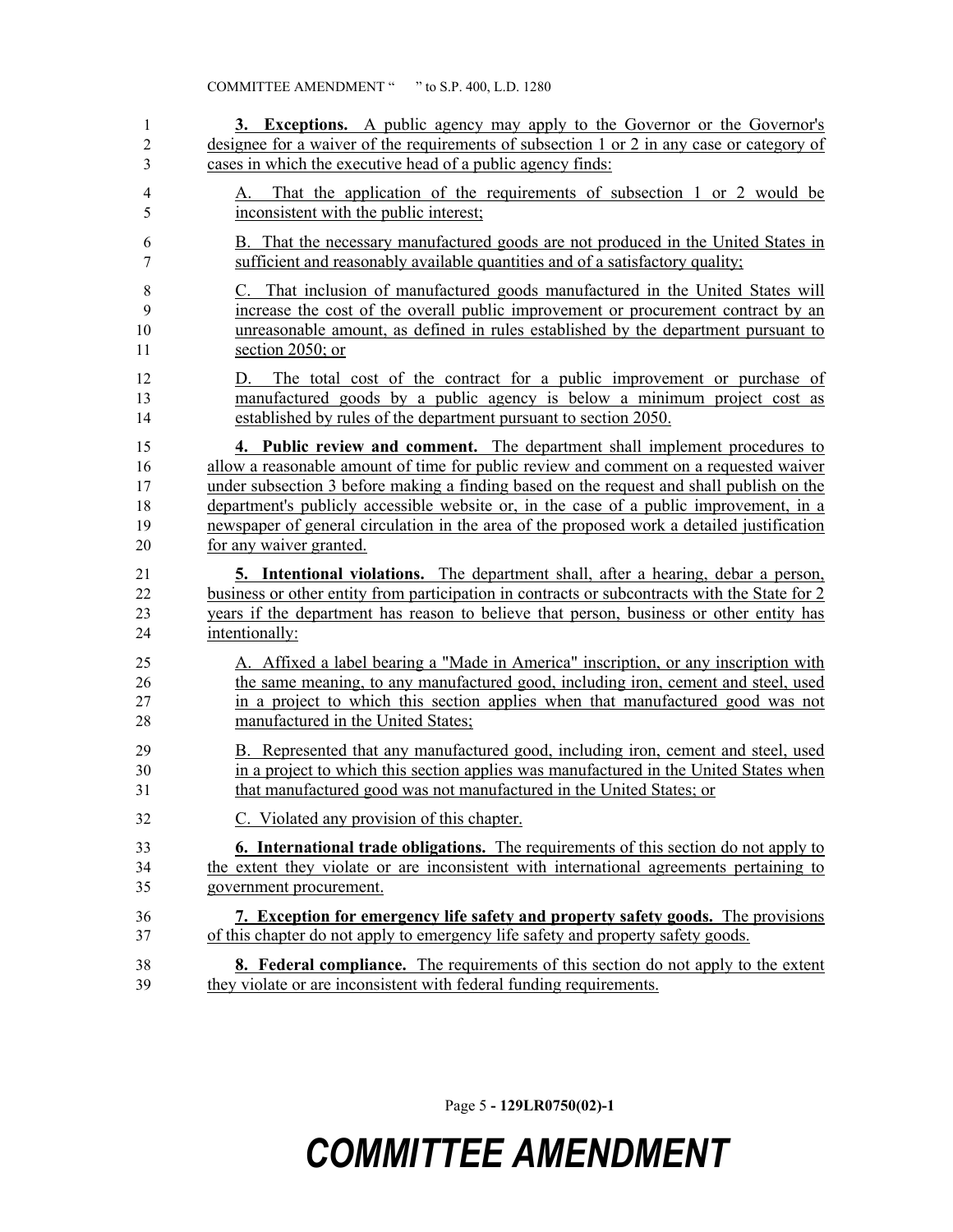| 1                   | §2049. Preference for in-state contractors                                                                             |
|---------------------|------------------------------------------------------------------------------------------------------------------------|
| $\overline{c}$<br>3 | Notwithstanding any provision of law to the contrary, the department shall follow the<br>requirements of this section. |
| 4                   | <b>1. Award of substantially similar bids.</b> In addition to the requirements of Title 26,                            |
| 5                   | chapter 15, public agencies, in awarding a bid for a public improvement, services                                      |
| 6                   | provided to or on behalf of the State or the purchase of manufactured goods, shall award                               |
| 7                   | the bid to an in-state contractor if that in-state contractor's bid is substantially similar to                        |
| 8                   | other submitted bids.                                                                                                  |
| 9                   | 2. Opportunity to match; public improvements. If, pursuant to section 1743-A,                                          |
| 10                  | an in-state contractor submits a bid for a public improvement that is substantially similar                            |
| 11                  | to but substantially higher than other submitted bids, the public agency shall give the in-                            |
| 12                  | state contractor the opportunity to match the lowest bid submitted. If more than one in-                               |
| 13                  | state contractor submits a bid that is substantially similar to but substantially higher than                          |
| 14                  | other submitted bids, the public agency shall give each in-state contractor the opportunity                            |
| 15                  | to revise and resubmit that in-state contractor's bid.                                                                 |
| 16                  | 3. Opportunity to match; procurements. If, pursuant to section 1825-B, an in-                                          |
| 17                  | state contractor submits a bid that is substantially similar to but substantially higher than                          |
| 18                  | other submitted bids, the public agency shall give the in-state contractor the opportunity                             |
| 19                  | to match the lowest bid submitted. If more than one in-state contractor submits a bid that                             |
| 20                  | is substantially similar to but substantially higher than other submitted bids, the public                             |
| 21                  | agency shall give each in-state contractor the opportunity to revise and resubmit that in-                             |
| 22                  | state contractor's bid.                                                                                                |
| 23                  | <b>4. Exception.</b> If the public agency determines, by a preponderance of evidence, that                             |
| 24                  | a bid submitted by an in-state contractor is frivolous or that the in-state contractor is                              |
| 25                  | incapable of satisfactorily completing the contract, the department may refuse to award                                |
| 26                  | the bid to that in-state contractor.                                                                                   |
| 27                  | <b>5. Federal compliance.</b> The requirements of this section do not apply to the extent                              |
| 28                  | they violate or are inconsistent with federal funding requirements.                                                    |
| 29                  | §2050. Rules                                                                                                           |
| 30                  | The department shall adopt rules necessary to implement this chapter. Rules adopted                                    |
| 31                  | pursuant to this section are routine technical rules as defined in chapter 375, subchapter                             |
| 32                  | $2-A$ .                                                                                                                |
|                     |                                                                                                                        |
| 33                  | Sec. 6. Effective date. This Act takes effect July 1, 2021.                                                            |
| 34                  | Amend the bill by relettering or renumbering any nonconsecutive Part letter or                                         |
| 35                  | section number to read consecutively.                                                                                  |
| 36                  | <b>SUMMARY</b>                                                                                                         |
| 37                  | This amendment, which strikes and replaces the bill, applies the buy American                                          |
| 38                  | requirement and the opportunity to match portions of the bill to procurements by state                                 |
| 39                  | It exempts the Department of Transportation and the Maine Turnpike<br>agencies.                                        |
| 40                  | Authority from the buy American requirement. It adds subsidiaries of businesses to the                                 |

Page 6 **- 129LR0750(02)-1**